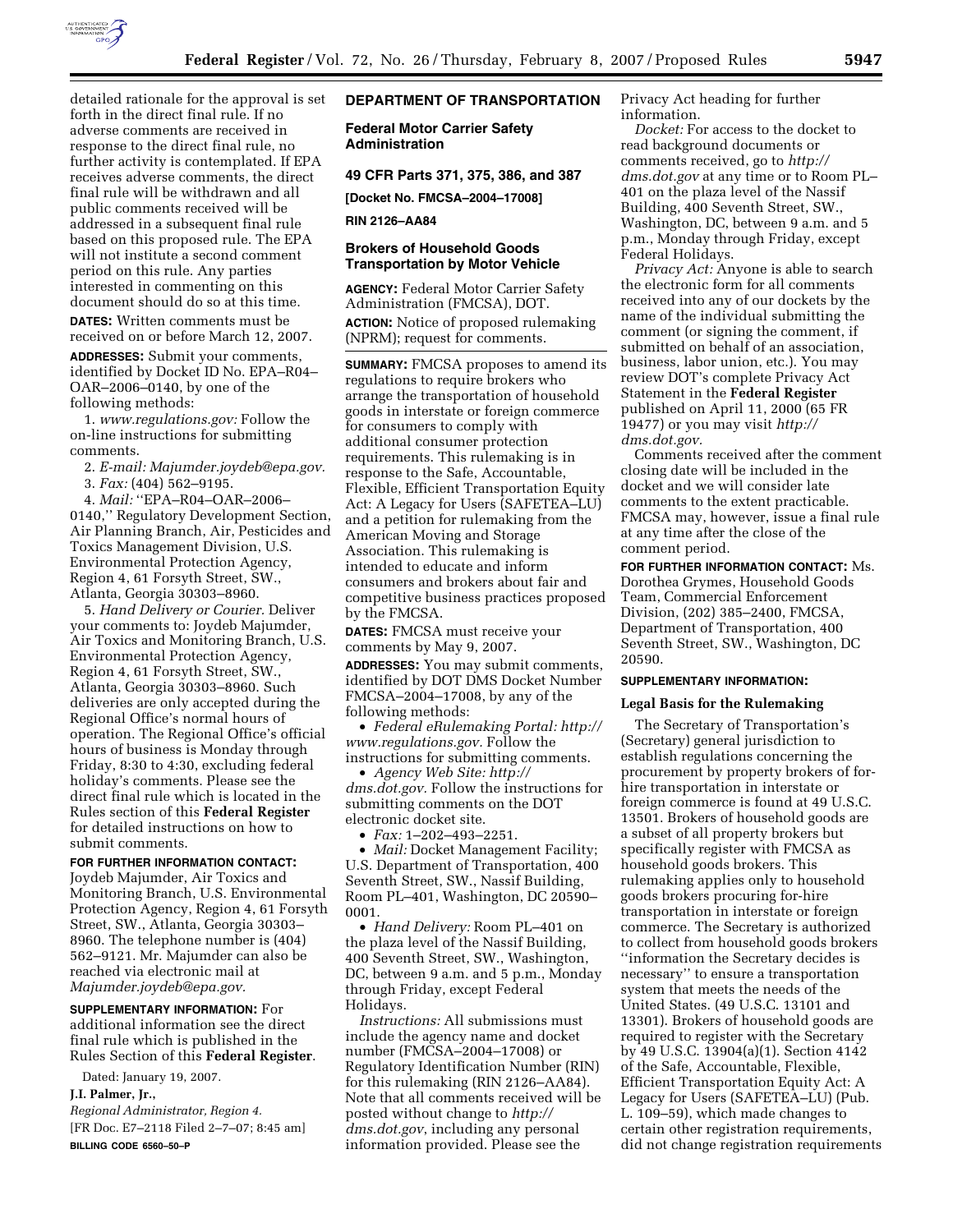for household goods brokers. The Secretary also has authority to adopt regulations applicable to registered household goods brokers which ''shall provide for the protection of shippers by motor vehicle.'' (49 U.S.C. 13904(c)) The Secretary's authority to inspect and copy household goods broker records is found at 49 U.S.C. 14122. The Secretary has delegated these various authorities to the FMCSA Administrator. (49 CFR 1.73(a)).

This rulemaking is based on the statutory provisions cited above and on the Household Goods Mover Oversight Enforcement and Reform Act of 2005, otherwise known as Title IV, Subtitle B of SAFETEA–LU. This rulemaking focuses on the business practices of household goods brokers engaged in interstate or foreign commerce. Household goods brokers arrange, but do not perform, the transportation of household goods shipments. FMCSA will address the SAFETEA–LU provisions specifically directed to household goods motor carriers in separate rulemakings, as appropriate.

While section 4205 of SAFETEA–LU contains estimating requirements for household goods motor carriers, the general authority cited above allows FMCSA to establish such requirements for household goods brokers.

Section 4212 of SAFETEA–LU directs the Secretary to require a household goods broker to provide shippers with the following information whenever the broker has contact with a shipper or a potential shipper:

1. The broker's U.S. DOT number.

2. The FMCSA pamphlet titled, ''Your Rights and Responsibilities When You Move.''

3. A list of all motor carriers providing transportation of household goods used by the broker and a statement that the broker is not a motor carrier providing transportation of household goods.

Section 4209 adds new civil penalties for unlawful broker estimating practices and increases existing civil penalties for providing motor carrier or broker services subject to FMCSA jurisdiction without being registered with FMCSA.

# **Existing FMCSA Regulations Applicable to Household Goods Brokers**

Household goods brokers have been regulated by FMCSA and its predecessor agencies for many years and a number of regulations apply to them, including registration requirements (49 CFR part 365), process agent requirements (49 CFR part 366) and financial responsibility requirements (49 CFR part 387). Section 387.307 requires

property brokers, including household goods brokers, to maintain a surety bond or trust fund agreement in the amount of at least \$10,000 to provide for payments to motor carriers or shippers if the broker fails to carry out its agreement to supply transportation by authorized motor carriers.

Part 371 specifies general property broker transaction record requirements, prohibits misrepresentation of the broker's name or non-carrier status, and prohibits certain rebating and compensation practices. Part 379 specifies general recordkeeping time periods.

FMCSA can also issue orders to compel compliance, impose civil monetary penalties, revoke the broker's license, or seek federal court orders to stop statutory and/or regulatory violations. Because household goods brokers do not provide the actual transportation, they are not subject to FMCSA's safety jurisdiction.

### **Previous Household Goods Rulemaking**

FMCSA regulations on household goods motor carriers and the proposed regulations for household goods brokers are intended for the protection of individual shippers (as defined in 49 U.S.C. 13102(13) added by section 4202 of SAFETEA–LU). FMCSA regulations on household goods motor carriers and the proposed regulations for household goods brokers do not apply to corporate, government, or military-arranged and paid moves.

The Interstate Commerce Commission (ICC), one of FMCSA's predecessor agencies, concluded that household goods brokers may not provide estimates directly to shippers.1 The ICC reasoned that shippers aggrieved by an act or omission of a broker would be unprotected by the household goods consumer protection regulations (currently codified at 49 CFR part 375) because only motor carriers were required to comply with these regulations. This problem was addressed in the Household Goods; Consumer Protection Regulations issued by FMCSA in 2003 (68 FR 35064; June 11, 2003), which substantially revised part 375.2

In its 2003 rulemaking, FMCSA added a new § 375.409 that allowed a household goods broker to provide an

estimate to a shipper if the following requirements are met:

1. There must be a written agreement between the broker and the motor carrier.

2. The written agreement must provide that the motor carrier adopts the broker's estimate as its own.

3. The motor carrier must ensure compliance with all the requirements of part 375 pertaining to estimates, including the requirement that the motor carrier must relinquish possession of the shipment if the shipper pays the motor carrier 110 percent of a non-binding estimate at the time of delivery.

In the preamble to the 2003 rulemaking FMCSA explained that the individual shipper would not be deprived of the protections provided in part 375, even if the broker could not be held directly responsible for compliance, because the motor carrier would still be held accountable for complying with part 375.

### **Petition for Rulemaking**

On March 6, 2003, the American Moving and Storage Association (AMSA) petitioned FMCSA to initiate a rulemaking to amend 49 CFR part 371, ''Brokers of Property,'' to impose specific additional requirements on household goods brokers. AMSA's main argument for additional rulemaking was its assertion that there were an increasing number of ''moving-related'' Web sites hosted by household goods brokers engaging in unfair business practices.

AMSA's petition states a significant number of the complaints it receives involve the same Internet companies, many of which are based in Florida. AMSA argues the fact these companies are involved in moves having no connection to Florida as an origin or destination demonstrates the impact of the Internet on these household goods broker arrangements and how the Internet is being used to entrap unsuspecting consumers. AMSA states it often receives complaints from consumers who have dealt with a Florida-based Internet broker, who in turn arranged a move from a non-Florida origin to another non-Florida destination. AMSA states once these brokers establish a business relationship with the consumer, they require payment of a deposit of several hundred dollars or more, fade from the picture, and leave the consumer to deal with, in most cases, a motor carrier who has failed to register with FMCSA. AMSA believes that a significant network of unscrupulous household goods brokers and household goods motor carriers is

<sup>1</sup>See *Entry Control of Brokers*, 126 M.C.C. 476 (1977); *Exec-Van Systems, Inc., Broker Application*, 128 M.C.C. 669 (1978); and *Ward Moving & Storage Co., Inc., Household Goods Broker Application*, 132, M.C.C. 589 (1981).

<sup>2</sup>These regulations were interim final rules. Following several technical amendments, the regulations became final rules in July 2005 (70 FR 39949, July 12, 2005).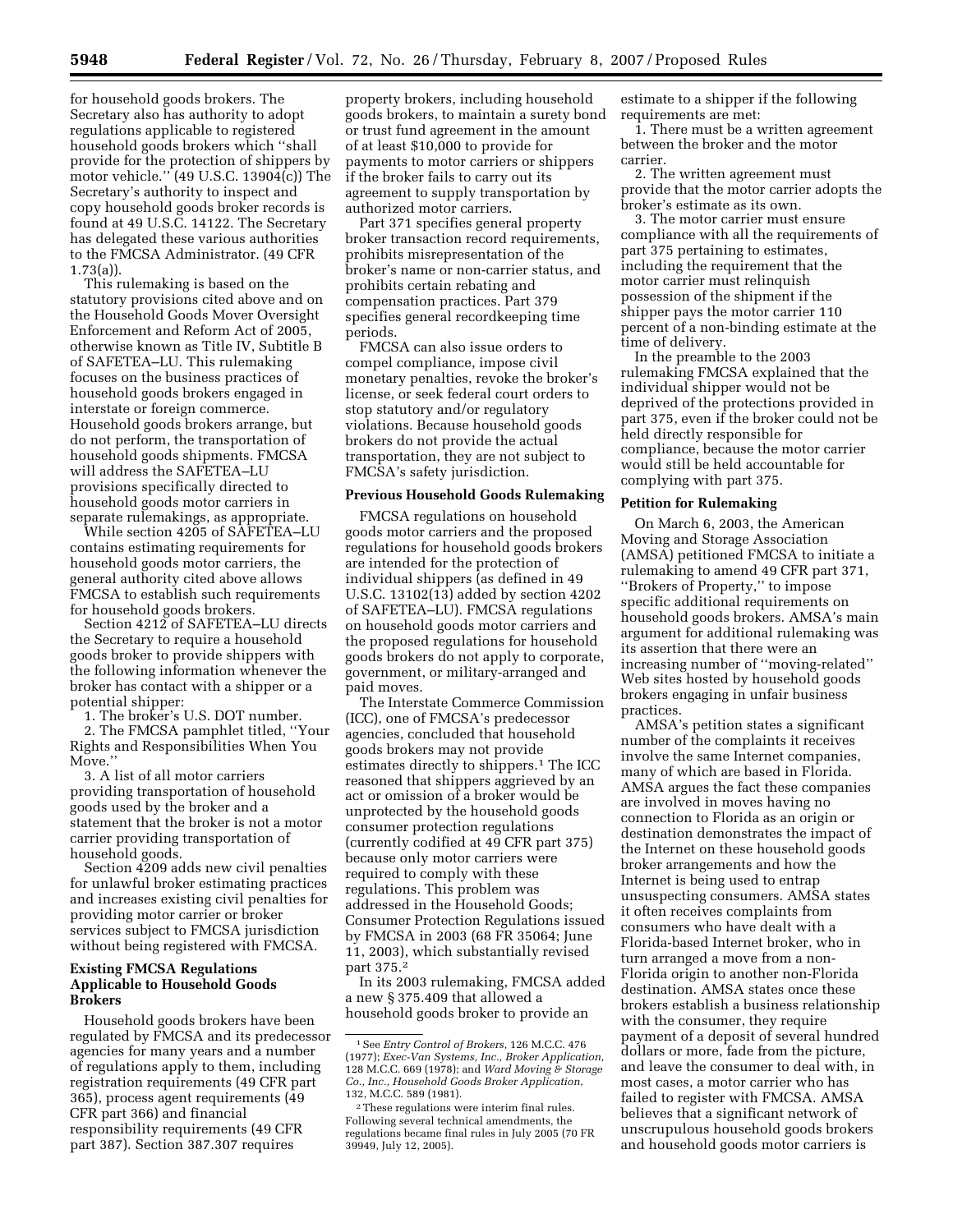functioning with the sole purpose of bilking the moving public by demanding charges that bear no relation to the legitimate costs of moving, or by collecting charges for services that are not performed.

AMSA provided ten additional examples of complaints it has received to illustrate the nature of the problems being experienced by the moving public. The examples generally involve circumstances similar to the Florida example discussed in the previous paragraph.

*AMSA wants FMCSA to amend our regulations to:* 

• Specifically name and include household goods brokers in 49 CFR part 371, Brokers of Property;

• Require a household goods broker to identify itself as a broker and provide its location and telephone number;

• Add a requirement for household goods brokers to provide consumers with 49 CFR part 375, Appendix A, the pamphlet ''Your Rights and Responsibilities When You Move;''

• Add a requirement that a household goods broker must only use FMCSAregistered household goods motor carriers (those with a U.S. DOT identification number, insurance on file with us, and registered to transport household goods in interstate or foreign commerce);

• Add a requirement for full written disclosure concerning estimates in advance of the move;

• Add a requirement that the broker will refund consumer deposits if the consumer cancels the shipment;

• Add a requirement to advise the consumer about the existence of the household goods broker's surety bond/ trust fund; and

• Add a requirement to report illegal operations of household goods carriers to us.

FMCSA granted AMSA's petition and issued an Advance Notice of Proposed Rulemaking (ANPRM) in 2004 (69 FR 76664; December 22, 2004), which is also available in docket FMCSA–2004– 17008. In the ANPRM, FMCSA sought answers to 36 questions related to household goods broker issues. The questions sought to determine the extent to which the public believes a problem exists and, if so, whether regulatory or non-regulatory solutions would best solve the problem. The ANPRM also addressed potential cost-benefit estimates, potential information collection burdens, and other potential impacts. The agency also requested comments on an array of specific regulatory requirements that should be considered.

## **Summary of Responses to ANPRM**

*FMCSA received comments from the following nine entities:* AMSA; the Owner-Operator Independent Drivers Association, Inc. (OOIDA), an international trade association representing independent owneroperators and professional drivers; the Public Utilities Commission of Ohio (PUCO), the regulator of intrastate household goods brokers in the State of Ohio; James Lamb, a household goods broker registered with FMCSA under the name Carrier Authority.com, Inc.; Tom Kizer, an FMCSA-registered broker doing business as Absolute Transportation Logistics; Timothy Walker, owner of the Web site MovingScam.com; Norman S. Marshall, an attorney; Noble Mountain Tree Farm, a shipper of Christmas trees; and Roger A. Bauer of Western Wholesale Distributing.

Generally, the commenters did not express support for rulemaking action and they did not address many of the specific questions raised in the ANPRM. For example, none of the commenters submitted specific information relating to the questions about the estimated number of household goods brokers, or questions about details of the household goods broker business. Commenters did, however, offer useful information and suggestions in other areas to assist FMCSA to develop this proposal.

Commenters expressed concern that household goods shippers may not be aware they are dealing with a household goods broker rather than a household goods carrier and that FMCSA should require household goods brokers to disclose their status and provide information to facilitate contacting household goods brokers in the event of problems with a shipment. Certain commenters also urged FMCSA to require household goods brokers to deal solely with FMCSA-registered household goods motor carriers to minimize potential problems with a move.

Timothy Walker recommends FMCSA require household goods brokers to disclose which household goods carriers they have agreements with or, at a minimum, which household goods carrier the household goods broker intends to tender the customer's shipment to before the move so customers have adequate time to research the carrier's license status and business history.

James Lamb and PUCO believe that although household goods brokers could play some role in providing written estimates, the primary responsibility for issuing and honoring estimates should

continue to remain with the household goods carrier and the household goods broker should be required to advise the customer of this fact.

PUCO and AMSA believe household goods brokers should be required to refund a deposit required by a household goods broker, minus the reasonable cost of any services provided, if the shipper cancels the shipment. James Lamb believes that if a household goods broker requests deposits for a planned shipment, the household goods broker should disclose the deposit's terms to the shipper.

FMCSA has adopted some of the commenters' suggestions in the proposed rule, as discussed in more detail in the section headed ''Proposed Rule''.

### **Continuing Problems With Household Goods Brokers**

While FMCSA has addressed certain household goods broker issues in recent years, a number of problems remain. Based on FMCSA's review of the responses to the ANPRM and complaints about household goods brokers, the agency believes some household goods brokers are acting deceptively, particularly on the Internet. These broker operations use various disguises and facades to mislead vulnerable consumers into believing that they are complying with FMCSA regulations. For example, a consumer may visit a Web site and be presented with misleading information for moving services. The Web sites may list a number of motor carriers that are performing transportation services, however, the list on the Web site may include some motor carriers that do not have operating authority from FMCSA to engage in the interstate transportation of household goods.

There are several factors contributing to the problems experienced by shippers in using household goods brokers:

*1. Minimal or no requirement to disclose contact and nature of operations information.* The Internet has provided an easy way for companies to advertise; however, it also makes it possible for unscrupulous companies to effectively conceal their identities, avoid disclosing the true nature of their operations, make misrepresentations to consumers, and defraud the moving public.

*2. No protection of consumers from unlicensed, illegal motor carriers.*  Evidence from complaints filed with FMCSA by some consumers show household goods brokers have arranged for transportation by unregistered motor carriers. Such carriers are frequently not accountable to customers, whose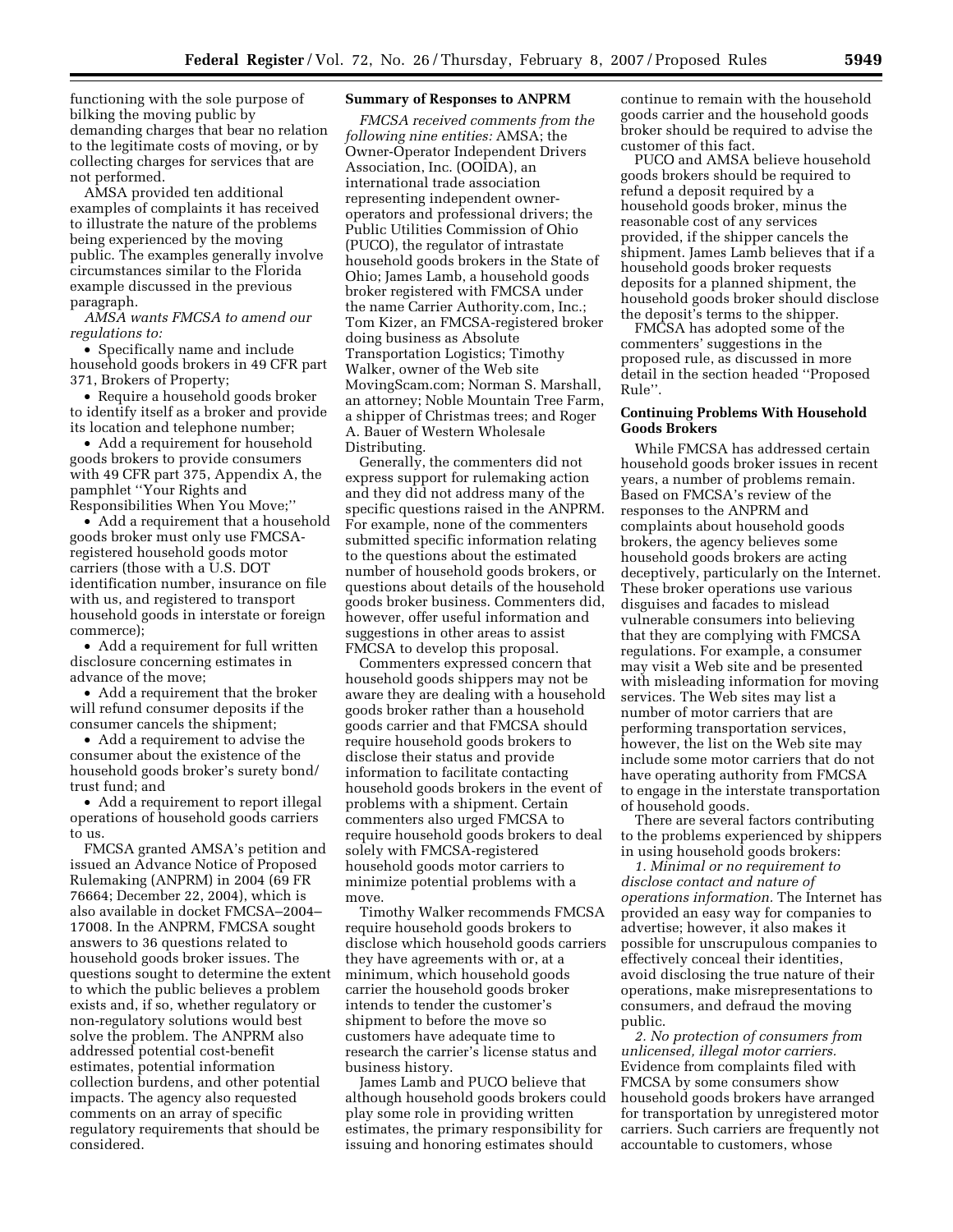attempts to obtain redress for problems associated with the move may be ignored or otherwise undermined.

*3. The practice of quoting estimates of charges without providing written documents.* Unscrupulous brokers often fail to give consumers written estimates of charges, which permit them to avoid accountability when conflicts later arise. This is compounded by the fact that consumers are often persuaded to do business with the broker on the basis of an unrealistically low estimate, but may be required to pay substantially higher transportation charges under the tariff of the motor carrier transporting the shipment.

*4. No requirement for brokers to disclose refund policy for customers' deposits when shipments are cancelled.*  Shippers have alleged household goods brokers have consistently not made clear their customer deposit refund policies.

*5. No significant identifiable capital investment, reputation and standing in the community, or insurance concerns.*  Because many household goods brokers make such small investments in their business, there is a lack of incentive to protect this investment by following generally accepted business practices of fair and honest dealings with their customers.

*6. Consumer lack of knowledge and experience with moving transactions.*  Household goods brokers are dealing with a relatively unsophisticated group of shippers who may not be familiar with the applicable regulatory requirements, thus highlighting the need for specific corrective actions to better educate consumers so they can better protect themselves against substantial financial and property losses.

*7. Internet brokers providing false or inaccurate information on their Web sites.* A number of Internet brokers are providing false or misleading information on their Web sites, contrary to current ''advertising'' requirements in part 371.

#### **The Proposed Rule**

This proposal addresses the problems identified above and incorporates requirements mandated by SAFETEA– LU, recommended by AMSA in its petition, and some of the recommendations made by commenters to the ANPRM. FMCSA proposes to amend the current broker regulations in part 371 by adding a new subpart B specifically for household goods brokers; amending appendix B of part 386 to incorporate the civil penalties applicable to household goods brokers added by SAFETEA–LU; and amending

part 387 to increase the amount of surety bond or trust fund currently required for household goods brokers. This proposed rule is intended to educate and inform consumers and household goods brokers about fair and competitive business practices the FMCSA believes should be a part of every transaction between individual shippers and household goods brokers.

## *Impact on Competition*

The proposed rule consists of five basic elements:

• It would require household goods brokers to disclose to individual shippers critical information designed to educate the shipper and facilitate a satisfactory moving experience.

• It would require household goods brokers to use only household goods motor carriers that are properly licensed and insured.

• It would impose additional requirements governing estimates, consistent with those statutorily imposed on household goods motor carriers.

• It would incorporate new statutory penalties for providing estimates without a contract with a household goods motor carrier and for operating without being registered with FMCSA.

• It would adjust for inflation the current minimum level of financial responsibility required of household goods brokers.

The proposed disclosure requirements are intended to result in better-educated individual shippers who, armed with information about the household goods moving process, the regulations governing that process, and household goods broker cancellation, deposit and refund policies, will be in a better position to evaluate whether a particular household goods broker or household goods motor carrier best serves their moving needs. A more sophisticated population of customers encourages service providers to compete for their business by offering better quality service, adopting more customerfriendly policies or offering lower prices. The proposed disclosure requirements, therefore, would tend to be pro-competitive.

The proposal to require household goods brokers to verify that the motor carriers they use are properly licensed and registered to transport household goods is intended to ensure that motor carriers compete on a level playing field and customers receive better service. Interstate household goods carriers are required by law to register with FMCSA, maintain minimum levels of public liability and cargo insurance and charge only published tariff rates. Unregistered

carriers are more likely to lack the necessary insurance and tariff and to ignore the consumer protection regulations in 49 CFR part 375. It is generally cheaper to operate if a carrier does not comply with the regulatory requirements applicable to its industry. Permitting, or failing to discourage, use of illegal motor carriers penalizes competitors who comply with the regulations and incur the additional costs associated with compliance. By requiring household goods brokers to use registered, compliant carriers, the proposed rule will encourage noncompliant motor carriers to register with FMCSA, thus creating a level playing field that should result in better customer service through the promotion of fair competition and the elimination of unlawful activity.

By requiring household goods brokers to put all estimates in writing based on a physical survey of the household goods (unless the household goods broker or its agent is located more than 50 air-miles from the shipper's location or the shipper waives a physical survey), the proposed rule intends to subject household goods brokers to the same estimating requirements imposed by statute on household goods motor carriers by section 4205 of SAFETEA– LU. Having several written estimates will allow consumers to make more informed choices and level the playing field. Household goods brokers commonly provide telephone estimates without ever viewing the household goods. Experience has shown that such estimates are less reliable than estimates based on a physical survey. Many consumers may not realize this and choose a household goods broker based on a low-ball telephone estimate. However, the ultimate price, based on the shipment's weight, may be considerably higher. By promoting more reliable estimates, the proposal will encourage competition by standardizing the estimating rules and reducing the ''sticker shock'' experienced by consumers at their new residence after receiving and ordering moving services based on unreasonably low estimates.

FMCSA recognizes that SAFETEA–LU did not prescribe estimating requirements for household goods brokers as it did for household goods motor carriers. Nevertheless, we believe that we have existing statutory authority in 49 U.S.C. 13904(c) to do this and that an individual shipper's protection against unreliable estimates should not depend upon whether the shipper uses a broker or carrier to provide the estimate. We also recognize that unlike household goods motor carriers, who maintain office and/or agency locations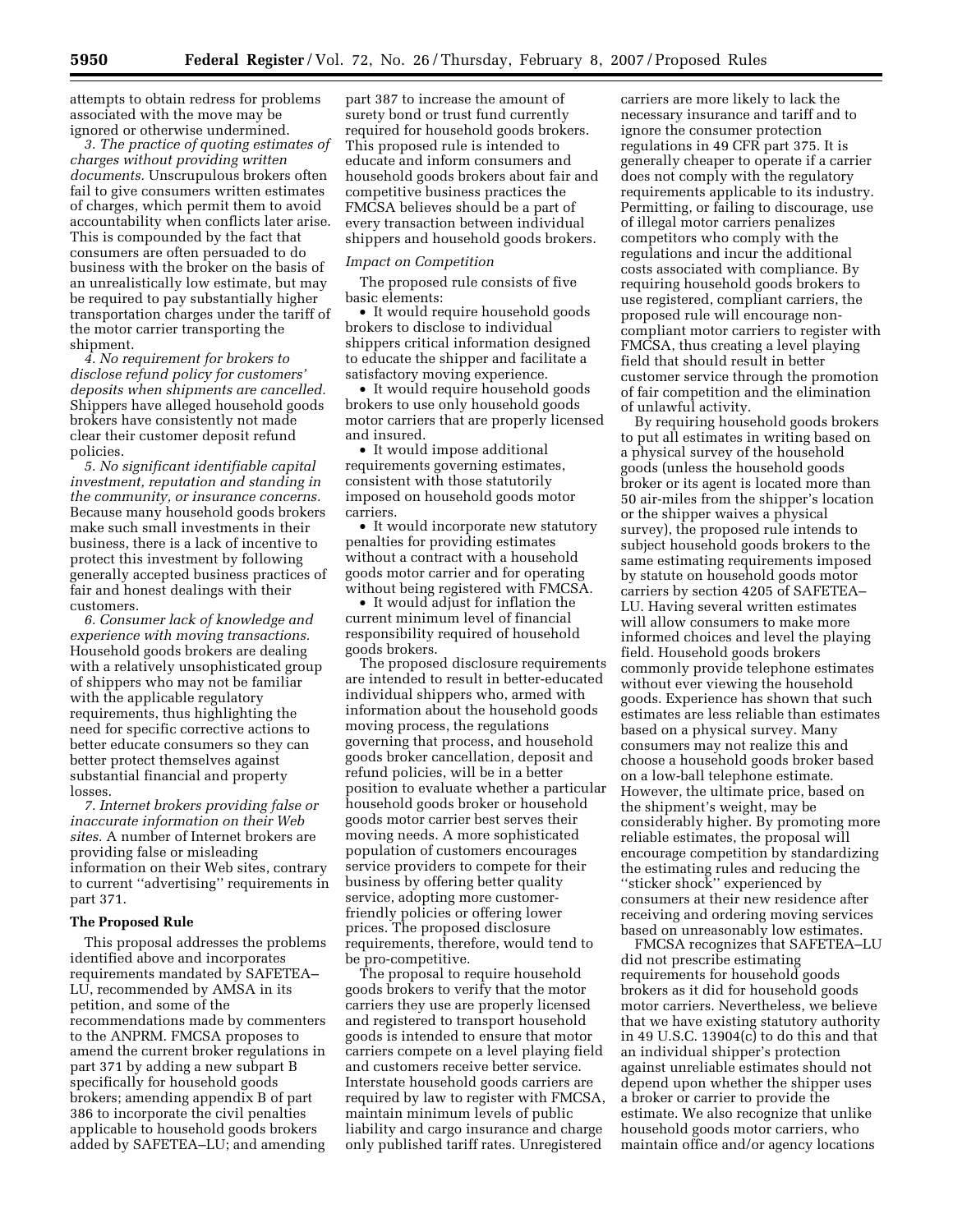in reasonable proximity to most shippers, household good brokers commonly transact business over the Internet, commonly do not have agents, and, in most cases, are located more than 50 miles from the shipping site. Although household goods broker James Lamb commented his company arranges for on-site inspections as a part of its business practices, FMCSA believes most household goods brokers do not arrange for such on-site inspections. The Agency invites public comment on the impact to shippers, brokers and motor carriers of applying or removing the 50 air-mile provision for household goods broker estimates. FMCSA would also like comments on alternatives to the 50 mile requirement. One such alternative might be to require that all estimates provided by household goods brokers and motor carriers be based on a physical survey, regardless of shipper location, unless the individual shipper specifically waives the physical survey requirement.

FMCSA also invites comment on whether permitting individual shippers to waive a physical survey by checking an ''opt-out'' box on-line would satisfy the SAFETEA–LU requirement that physical survey waivers be in the form of a signed, written agreement. The Agency is not specifically proposing an opt-out waiver procedure at this time, but will consider an opt-out waiver or other waiver suggestions aimed at making the waiver process more flexible and convenient, consistent with statutory requirements.

Comments should also address whether electronic waivers can be provided consistent with the provisions of 15 U.S.C. 7001 *et seq.*, the Electronic Signatures in Global and National Commerce Act, Pub. L. 106–229, 114 Stat. 464 (June 30, 2000).

The penalties incorporated by the proposed rule are mandated by statute and are effective even without rulemaking. They are intended to make the cost of noncompliance with the statute significantly higher than the cost of compliance. By encouraging compliance by illegal operators, they are designed to eliminate unfair competitive disadvantages to legitimate operators who must bear the cost of compliance.

The inflation adjustment to the household goods broker minimum financial responsibility requirement applies to all household goods brokers and is based on the fact that the protection provided by the current required surety bond or trust agreement has significantly diminished because the minimum amount has not changed in over 25 years. The proposed change in the requirement should not have an

anti-competitive impact. Legitimate household goods brokers who honor their legal obligations will continue to remain in business.

FMCSA invites comments regarding the potential impact of the proposed rule on competition within the household goods moving industry.

### **Subpart B—Special Rules for Household Goods Brokers**

Proposed new subpart B of part 371 for the most part contains new requirements mandated by SAFETEA– LU or suggested by the AMSA Petition for Rulemaking. A few of the proposed requirements in part 371 would echo certain provisions of part 375 applicable to motor carriers of household goods.

*Section 371.101 If I operate as a household goods broker in interstate or foreign commerce, must I comply with subpart B of this part?* 

This proposed section requires household goods brokers that operate in interstate or foreign commerce to comply with all of the provisions of subpart B.

# *Section 371.103 What are the definitions of terms used in this subpart?*

This section contains a definition of ''household goods broker'' and cross references the definitions of ''household goods'' and ''individual shipper'' in § 375.103.

*Section 371.105 Must I use a motor carrier that has a valid U.S. DOT number and valid operating authority issued by FMCSA to transport household goods in interstate or foreign commerce?* 

This proposed section makes it clear that a household goods broker may only act as a household goods broker for a household goods motor carrier that has a valid U.S.DOT number and valid operating authority issued by FMCSA. This proposed requirement was requested by AMSA in its Petition for Rulemaking and was suggested by some of the commenters to the ANPRM. The use of FMCSA-registered household goods motor carriers to provide the transportation will provide a greater degree of assurance that the household goods motor carrier will comply with applicable FMCSA regulations. FMCSA will provide household goods brokers with instructions on the use of the agency's Internet Web site (*http:// www.protectyourmove.gov*) to help them quickly locate the registration, insurance, and safety records of household goods motor carriers before tendering a shipment to a household

goods carrier. These instructions will be provided in compliance guides to implement this provision, if the agency publishes a final rule. These instructions may also be provided in small entity compliance guides,<sup>3</sup> if the agency must publish such guides in accordance with the Regulatory Flexibility Act.

# *Section 371.107 What information must I display in my advertisements and Internet web homepage?*

Proposed § 371.107 implements the section 4212 of SAFETEA–LU requirements that household goods brokers disclose to potential shippers their Department of Transportation number and that they are not motor carriers providing transportation of household goods. FMCSA is also proposing that household goods brokers disclose additional information not required by SAFETEA–LU, but which FMCSA believes is necessary to properly educate and assist individual shippers. This section would require a household goods broker to prominently display in its advertisements and on its Web site the following:

1. The physical location of the business.

2. Its ''MC'' operating authority number and U.S.DOT registration number.4

3. Its status as a household goods broker.

4. A statement that the broker does not transport household goods but that it can arrange for such transportation.

*Section 371.109 Must I inform individual shippers which motor carriers I use?* 

Proposed § 371.109 requires a household goods broker to provide each

4FMCSA has proposed eliminating the ''MC'' operating authority number in its NPRM of May 19, 2005 (70 FR 28990) regarding the Unified Registration System mandated by the ICC Termination Act of 1995. Until FMCSA publishes a final rule in that proceeding, we propose to include a requirement for the household goods broker to display the ''MC'' number in its advertisements.

<sup>3</sup>For each final rule requiring a final regulatory flexibility analysis, section 212 of the Small Business Regulatory Enforcement Fairness Act of 1996, Pub. L. No. 104–121, 110 Stat. 857 (codified at 5 U.S.C. 601 *et seq.*) requires Federal agencies to publish one or more small entity compliance guides. FMCSA has determined preliminarily in its analysis under the Regulatory Flexibility Act (5 U.S.C. 601–612), discussed later in this NPRM, that this proposed rule will most likely not have a significant economic impact on all 690 small entity household goods brokers (and any future small entity household goods brokers), but there remains some uncertainty as to the impacts to individual brokers. The agency has prepared an initial regulatory flexibility analysis. FMCSA invites comments on its initial regulatory flexibility analysis.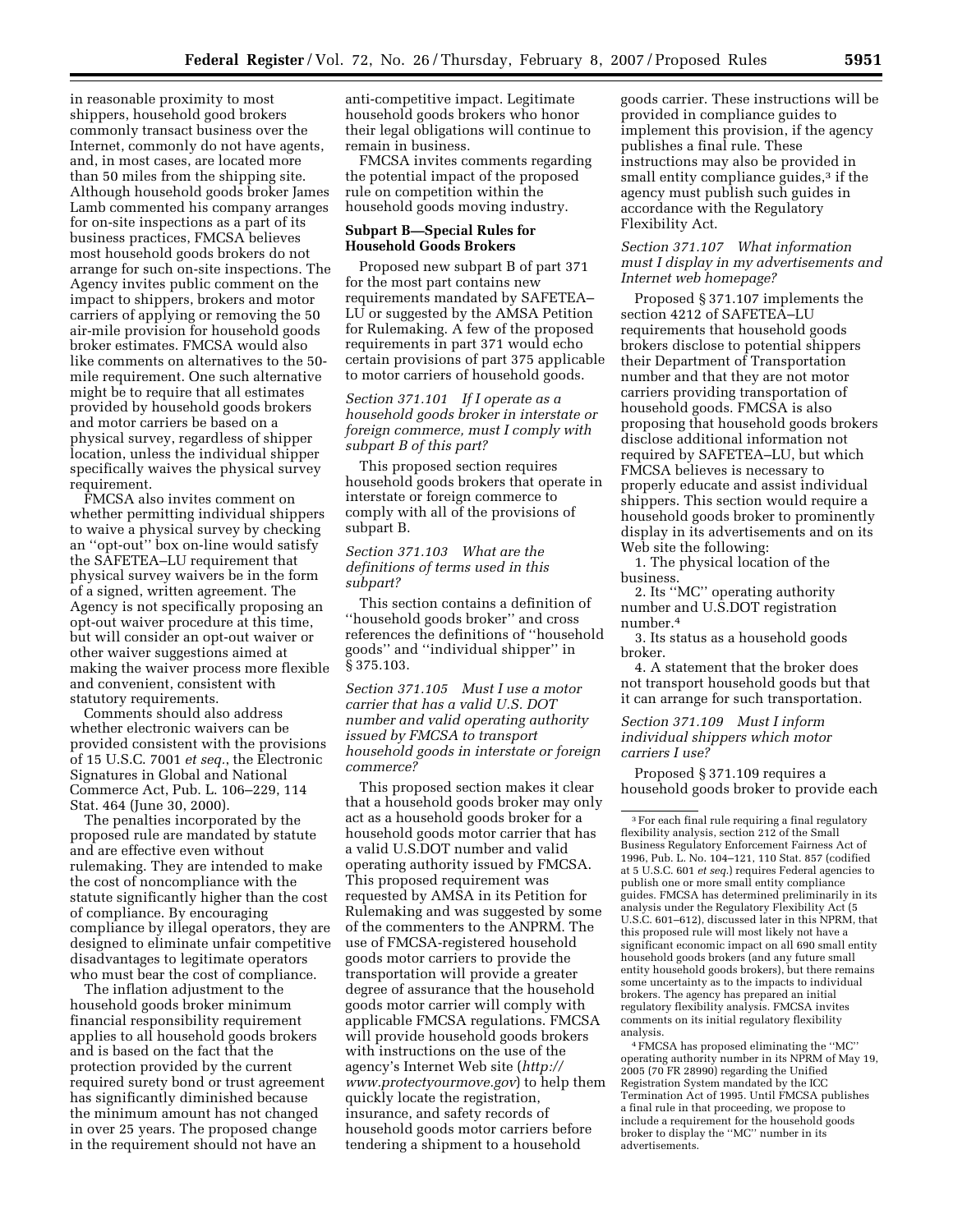shipper or potential shipper who has contact with the household goods broker with a list of all household goods motor carriers used by the broker (including their U.S.DOT and MC numbers) and a statement that the household goods broker is not a motor carrier providing transportation of household goods. This requirement is specifically mandated by section 4212(3) of SAFETEA–LU.

### *Section 371.111 Must I provide individual shippers with Federal consumer protection information?*

Proposed § 371.111 would require a household goods broker to provide potential shippers with one copy of each of the two FMCSA consumer pamphlets: ''Your Rights and Responsibilities When You Move,'' and ''Ready to Move?—Tips for a Successful Interstate Move.'' Section 4212 of SAFETEA–LU requires household goods brokers to distribute publication ESA 03005, entitled ''Your Rights and Responsibilities When You Move''. However, the publication number used in the statute actually refers to ''Ready to Move?—Tips for a Successful Interstate Move''. ''Your Rights and Responsibilities When You Move'' is publication OCE 100. Section 4205 of SAFETEA–LU requires household goods motor carriers to distribute both pamphlets and we propose to impose the same requirement on household goods brokers. Although section 4212 requires household goods brokers to provide consumer protection information ''whenever they have contact with a shipper or potential shipper'', we do not interpret this language to mean that the information must be provided every time there is contact. We believe that Congress intended that this information be furnished to individual shippers at the time an estimate is given and the shipper may not have come into contact with a carrier at that stage of the move. This section permits the household goods broker to make the information available through an Internet home page hyperlink as suggested by PUCO in its comments or by physical distribution to each potential shipper. Providing an Internet home page hyperlink as an option to physical distribution will reduce regulatory burdens on the small entities subject to this proposal. The household goods broker may distribute each of the two publications in the form published by FMCSA or in a modified format published by the household goods motor carrier the household goods broker intends to use to provide the transportation, provided the

modifications comply with 49 CFR 375.213.

This section would also require a household goods broker to obtain and retain for three years an electronic or paper receipt showing that the shipper received copies of both documents. This will enable household goods brokers to demonstrate compliance with the distribution requirement.

### *Section 371.113 May I provide individual shippers with a written estimate?*

This proposed section requires that, if the household goods broker provides an estimate, it must be in writing and must be based on a physical survey of the shipper's household goods if the household goods are located within a 50 air-mile radius of the broker or its estimating agent. This proposed section is consistent with 49 U.S.C. 14104(b), as amended by section 4205 of SAFETEA– LU. In accordance with section 4209 of SAFETEA–LU, proposed § 371.113(a) also requires the household goods broker to prepare the estimate in accordance with a signed written agreement with the motor carrier who will actually transport the shipper's household goods.

Proposed § 371.113(b) requires household goods brokers to base their estimates upon the published tariffs of the authorized household goods motor carriers they use.

Proposed § 371.113(c) permits shippers to waive the physical survey requirement.

Proposed § 371.113(d) requires that the records of transactions conducted under this section be retained for as long as a household goods broker provides estimates on behalf of an authorized household goods motor carrier and for three years thereafter for shipments actually arranged for the individual shipper.

# *Section 371.115 Must I maintain agreements with motor carriers before providing written estimates on behalf of these carriers?*

Proposed § 371.115(a) requires household goods brokers to maintain written agreements with authorized household goods motor carriers before providing estimates and lists the items that must be included in these agreements.

Proposed § 371.115(b) states that the signed written agreement required under the section is considered to be public information to be produced on reasonable request of the public.

Proposed § 371.115(c) requires that the agreements required by this section be retained for as long as a household

goods broker provides estimates on behalf of the authorized household goods motor carrier and for three years thereafter.

# *Section 371.117 Must I provide individual shippers with my policies for canceling a shipment?*

This proposed section requires a household goods broker to disclose its cancellation policy, deposit policy, and refund policy on its Web site and in its customer agreements. The proposed section also requires the household goods broker to maintain records that document requests for cancellation and the disposition of cancellations, i.e., proof of refunds when made.

FMCSA has found that household goods brokers have consistently retained customer deposits even when the customer cancels the shipment well in advance of the planned moving date. In its Petition for Rulemaking and comments to the ANPRM, AMSA proposed that, before a deposit can be demanded by the household goods broker, the broker must make full disclosure of the terms governing deposits and forfeitures in the event of cancellations. This would add an additional layer of protection for the consumer.

FMCSA does not believe it should mandate the specifics of a household goods broker's refund policies nor require household goods brokers to refund deposits, as the household goods broker may have incurred legitimate costs on behalf of shippers who subsequently decide to not use the household goods broker's services.

# *Section 371.119 What must I do before I arrange with a motor carrier to transport household goods in interstate or foreign commerce?*

This proposed section requires that each household goods broker must ''inspect, verify, and document'' the household goods motor carrier's U.S.DOT registration and MC operating authority validity each month. The household goods broker would comply with this requirement by using FMCSA's Internet Web site (*http:// www.protectyourmove.gov*) to check whether the motor carrier has active forhire authority to transport household goods and evidence of the necessary financial responsibility on file with FMCSA. The household goods broker must print or electronically save a copy of the on-line report(s) showing the information it has verified and must maintain the information for at least three years. FMCSA will provide detailed instructions on how to navigate FMCSA's Internet Web site (*http://*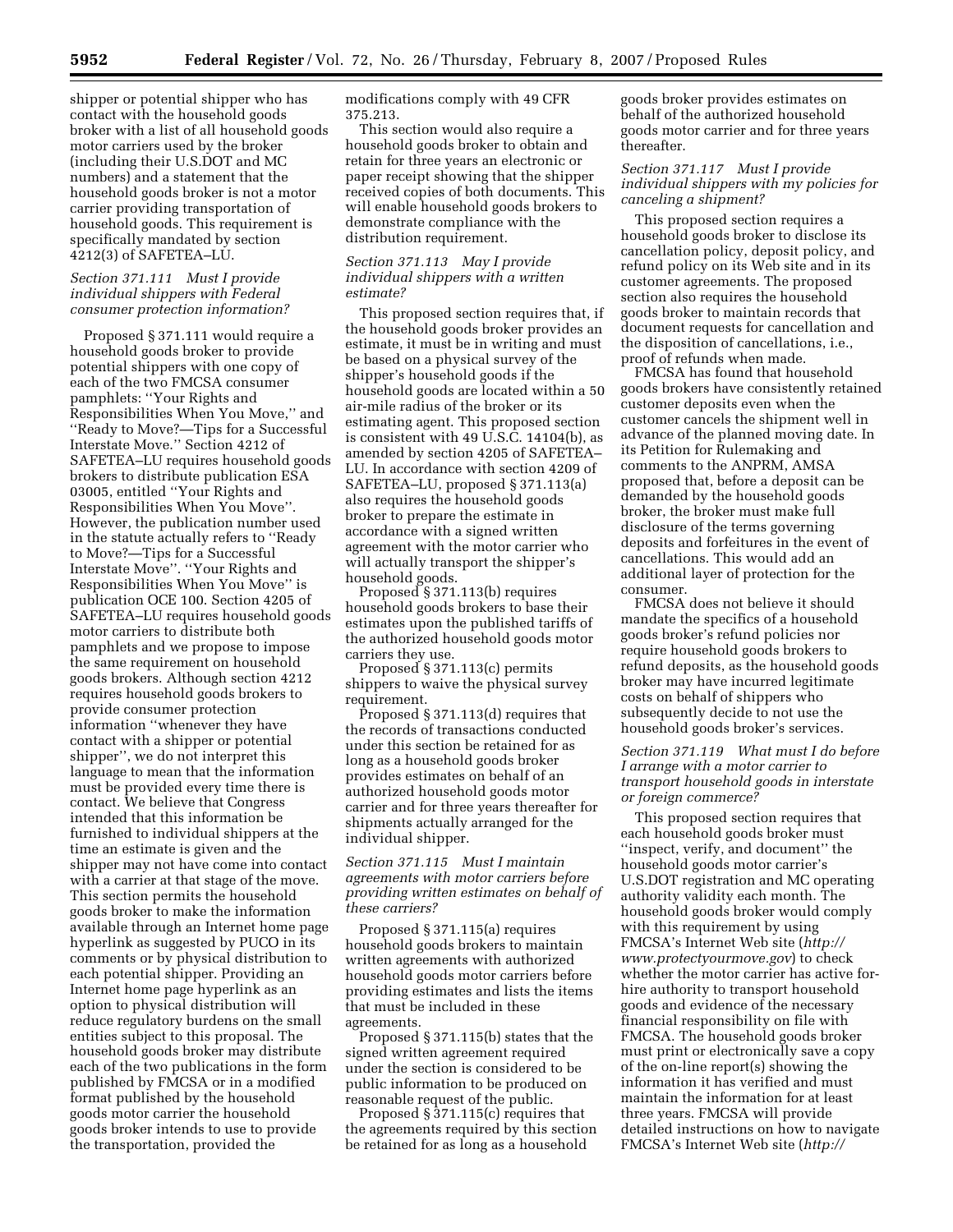*www.protectyourmove.gov*) in its compliance guides to implement this provision, if the agency publishes a final rule. These instructions may also be provided in small entity compliance guides.5

In developing this proposal, FMCSA considered requiring household goods brokers to inspect, verify, and document each household goods motor carrier's U.S.DOT registration and MC operating authority numbers before giving a shipper every estimate and before arranging any shipment with a household goods motor carrier. The agency decided not to propose this option because the costs to the 690 registered household goods brokers would increase from approximately \$42,400 to about \$220,000 per year. The agency is proposing to minimize costs imposed on responsible small household goods brokers to the extent practicable by proposing the checks be made on a monthly basis. See the agency's draft Regulatory Evaluation in docket FMCSA–2004–17008 for more information. FMCSA encourages comments and data, including cost data, on whether any potential final rule on checking carriers' registrations should be more or less frequent than this proposal.

# *Section 371.121 What penalties may FMCSA impose for violations of this part?*

This proposed section states that household goods brokers who violate the provisions of subpart B would be subject to the penalty provisions of 49 U.S.C. chapter 149. It also confirms that these penalty provisions would not deprive a shipper of any other remedies provided by law. Section 4209 of SAFETEA–LU amended 49 U.S.C. 14901(d) by adding new penalties and increasing existing penalties applicable to household goods brokers. See the discussion below under part 386, appendix B. Proposed § 371.121 would parallel current § 375.901.

### **Part 375—transportation of Household Goods in Interstate Commerce; Consumer Protection Regulations**

### *Section 375.409 May household goods brokers provide estimates?*

We propose changing § 375.409 to state that the written agreement between the household goods broker and the household goods motor carrier must contain all of the items required in proposed § 371.115.

# **Part 386—Rules of Practice for Motor Carrier, Broker, Freight Forwarder, and Hazardous Materials Proceedings**

# *Appendix B to Part 386—Penalty Schedule; Violations and Maximum Monetary Penalties*

FMCSA proposes to amend paragraph (g) of appendix B by adding two new provisions to specify the minimum civil penalties for: (1) household goods brokers who make estimates without the necessary contracts with household goods motor carriers in effect; and (2) household goods brokers and household goods motor carriers who operate in interstate commerce without the necessary FMCSA registration. These proposed new paragraphs incorporate into our rules the penalties established in section 4209 of SAFETEA–LU.

## **Part 387—Minimum Levels of Financial Responsibility for Motor Carriers**

# *Section 387.307 Property broker surety bond or trust fund*

FMCSA proposes to add specific language to § 387.307(a) to require household goods brokers to have a surety bond or trust fund in effect for \$25,000. The ICC created the financial responsibility requirements for household goods brokers in 1980. The requirement was set at \$10,000 to ensure shippers or motor carriers would be paid if the household goods broker failed to carry out its contracts, agreements, or arrangements for the supplying of transportation by authorized household goods motor carriers. Although commenters to the ANPRM stated that the \$10,000 requirement for the surety bond/trust fund should be raised, FMCSA does not have adequate data to determine the appropriate amount of increase necessary for the protection of carriers or shippers. Accordingly, FMCSA is proposing to raise the surety bond/trust fund requirement for household goods brokers from \$10,000 to \$25,000, based on adjustments for inflation. Adjusting the \$10,000 minimum figure for inflation as measured by the Consumer Price Index, results in purchasing power of \$24,490.29 in 2006. Because a final rule based on this NPRM may not be in effect until 2008, it is reasonable to round up to \$25,000. When FMCSA obtains adequate data to propose raising the limit higher than \$25,000, FMCSA will consider proposing that higher limit in a future rulemaking or supplemental proposal. We invite public comment on the appropriate level of the surety bond or trust fund.

# **Regulatory Analyses**

# *Executive Order 12866 (Regulatory Planning and Review); DOT Regulatory Policies and Procedures*

FMCSA has determined that this action is a significant regulatory action within the meaning of Executive Order 12866 and the U.S. Department of Transportation regulatory policies and procedures (44 FR 11034, February 26, 1979) because there is substantial public interest in the interstate transportation of household goods and related consumer protection regulations.

FMCSA estimates that the maximum first-year discounted costs to the industry of the proposed rule would be about \$1.691 million, while maximum first-year discounted costs to society of the proposed rule would be about \$1.841 million. Costs in additional years would be dependent on new household goods brokers entering the marketplace, but would be less than incurred during the first year. As such, the costs of this proposal do not exceed the \$100 million annual threshold as defined in Executive Order 12866.

FMCSA's full draft Regulatory Evaluation is in the docket for this NPRM. It explains in detail how we estimated cost impacts of the proposal.

This proposal would establish additional consumer protection regulations specifically for household goods brokers to supplement the regulations at 49 CFR part 375, which apply to motor carriers transporting household goods by commercial motor vehicle in interstate commerce.

FMCSA estimates these regulatory changes will produce three primary cost impacts on household goods brokers: (1) Costs of training certain employees on the proper application of the regulatory changes; (2) costs to revise broker marketing materials, forms, and orders for service, including technical writing and printing costs associated with incorporating mandated consumer information pamphlets; and (3) additional information collection burdens associated with the new regulations, especially information collection burdens to travel to and perform on-site physical surveys for written estimates, information collection burdens to make written agreements with household goods motor carriers, and information collection burdens to verify household goods motor carrier authority/insurance validity.

<sup>5</sup>See footnote 3 above for a discussion of the small entity compliance guide.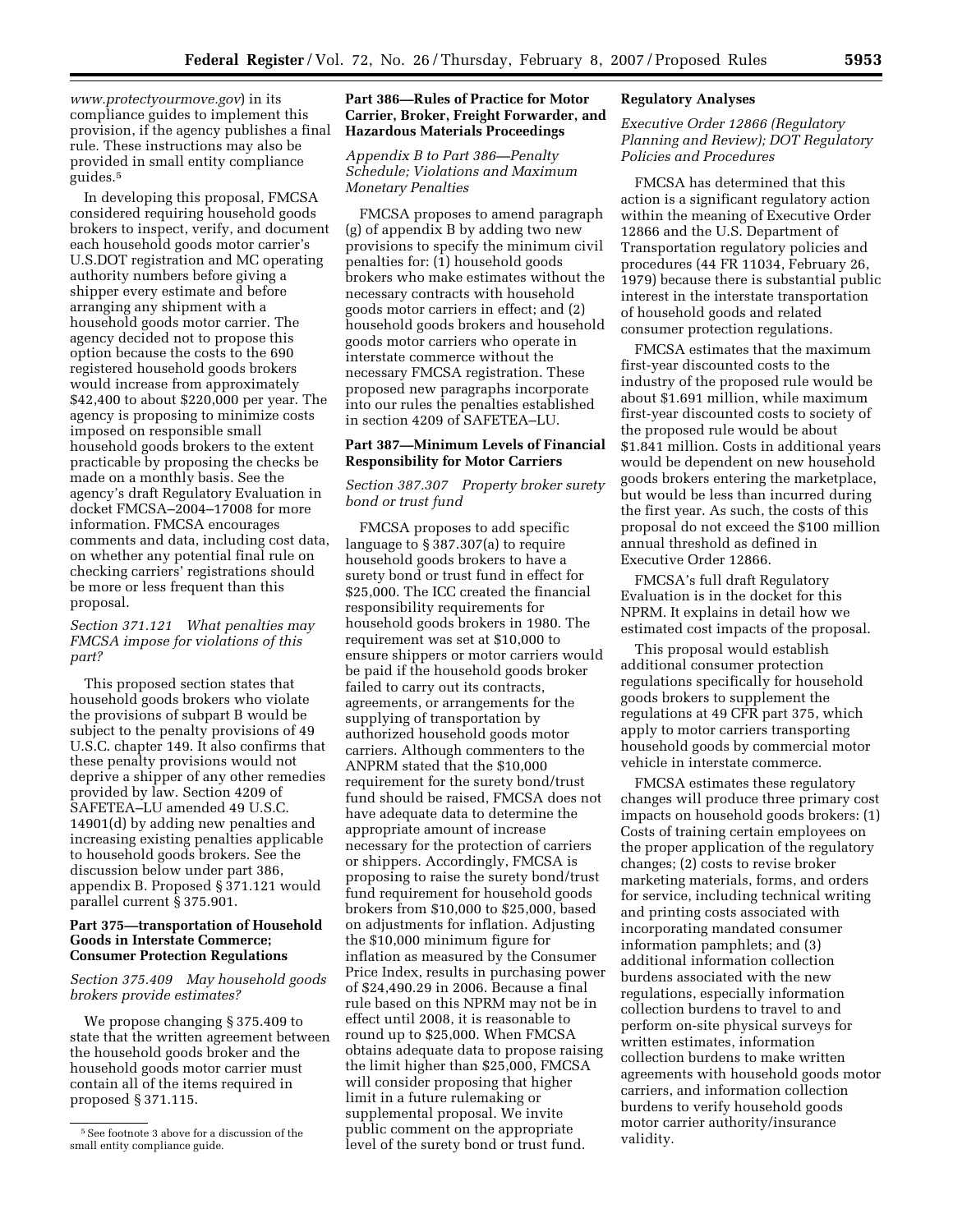# *Regulatory Flexibility Act, as Amended by the Small Business Regulatory Enforcement Fairness Act of 1996*

The Regulatory Flexibility Act (RFA) (5 U.S.C. 601–612), as amended by the Small Business Regulatory Enforcement Fairness Act of 1996 (Pub. L. 104–121, 110 Stat. 857), requires Federal agencies, as a part of each rulemaking, to consider regulatory alternatives that minimize the impact on small entities while achieving the objectives of the rulemaking. FMCSA has evaluated the effects of this proposed rule on small entities as required by the RFA. This proposed rule directly affects all household goods brokers required to register with FMCSA, of which there are approximately 690 active, registered household goods brokers. FMCSA estimates 100 percent of these registered household goods brokers are small entities. FMCSA believes, based on its draft Regulatory Evaluation, that this proposed rule will not have a significant impact on a substantial number of small entities, but there remains some uncertainty as to the impacts to individual household goods brokers. FMCSA has prepared an Initial Regulatory Flexibility Analysis. A copy of the Initial Regulatory Flexibility Analysis can be found attached to the draft Regulatory Evaluation in docket FMCSA–2004–17008. (See the last three pages of the Regulatory Evaluation.) FMCSA has chosen not to certify at this stage of the rulemaking that a significant impact will not occur and welcomes comments on our analysis and findings.

### *Unfunded Mandates Reform Act*

This proposed rule does not impose a Federal mandate resulting in the expenditure by State, local, or tribal governments, in the aggregate, or by the private sector, of \$128.1 million or more in any one year (2 U.S.C. 1531 *et seq.*).

### *National Environmental Policy Act*

The agency analyzed this proposed rule for the purpose of the National Environmental Policy Act of 1969 (NEPA) (42 U.S.C. 4321 *et seq.*) and determined under our environmental procedures Order 5610.1 published March 1, 2004 (69 FR 9680), that this action is categorically excluded (CE)

under Appendix 2, paragraphs 6.d, 6.m, and 6.q of the Order from further environmental documentation. These categorical exclusions relate to rulemaking actions affecting household goods brokers. In addition, the agency believes that the action includes no extraordinary circumstances that would have any effect on the quality of the environment. Thus, the action does not require an environmental assessment or an environmental impact statement.

We have also analyzed this proposed rule under the Clean Air Act, as amended (CAA) section 176(c), (42 U.S.C. 7401 *et seq.*) and implementing regulations promulgated by the Environmental Protection Agency. Approval of this action is exempt from the CAA's general conformity requirement since it involves rulemaking and policy development and issuance. See 40 CFR 93.153(c)(2). It would not result in any emissions increase nor would it have any potential to result in emissions that are above the general conformity rule's *de minimis*  emission threshold levels. Moreover, it is reasonably foreseeable that the rule would not increase total CMV mileage, change the routing of CMVs, how CMVs operate, or the CMV fleet-mix of motor carriers. This action merely establishes regulations applicable to the business practices of household goods brokers, who do not operate CMVs.

We seek comment on these determinations.

## *Privacy Impact Assessment*

FMCSA conducted a privacy impact assessment of this proposed rule as required by Section 522(a)(5) of the FY 2005 Omnibus Appropriations Act, Pub. L. 108–447, 118 Stat. 3268 (Dec. 8, 2004) [set out as a note to 5 U.S.C. § 552a]. The assessment considers any impacts of the proposed rule on the privacy of information in an identifiable form and related matters. FMCSA has determined this proposal contains no privacy impacts.

#### *Paperwork Reduction Act*

Under the Paperwork Reduction Act of 1995 (PRA) (44 U.S.C. 3501–3520), a Federal agency must obtain approval from the Office of Management and

Budget (OMB) for each collection of information it conducts, sponsors, or requires through regulations. FMCSA will seek approval of the information collection requirements in a new information collection to be entitled ''Practices of Household Goods Brokers.''

The collected information encompasses that which is generated, maintained, retained, disclosed, and provided to, or for, the agency under 49 CFR part 371. It will assist shippers in their commercial dealings with interstate household goods brokers. The collection of information will be used by prospective shippers to make informed decisions about contracts and services to be ordered, executed, and settled within the interstate household goods motor carrier industry. These information collection items were required by regulations issued by the former ICC; however, that agency was not required to comply with the PRA. When these items transferred from the ICC to the Federal Highway Administration, and ultimately to FMCSA, no OMB control number was assigned to cover this information collection transfer. It was therefore necessary to calculate the old information collection burden hours for these items approved under the ICC rules and to add the new burden that may be generated by this proposal.

Assumptions used for calculation of the information collection burden include the following: (1) There are currently approximately 690 interstate household goods brokers; and (2) FMCSA estimates 125 new household goods brokers will register with FMCSA each year, making them subject to FMCSA regulations.

Table 1 summarizes the information collection burden hours by correlating the information collection activities with the sections of part 371 in which they appear. See attachment A of the supporting statement for the Paperwork Reduction Act Submission in docket FMCSA–2004–17008 for the detailed FMCSA analysis. The table shows whether each information collection activity was required under ICC regulations in 1995.

TABLE 1

| Type of burden | Proposed<br>section   | First yr.<br>burden | Annual hourly<br>burden | New burden?    |
|----------------|-----------------------|---------------------|-------------------------|----------------|
|                | Old 371.3             | 41.400              | 41,400   No.            |                |
|                | $\vert$ Old 371.13    | 1.000               | 1,000   No.             |                |
|                | .371.107 <sup>1</sup> | 173                 |                         | $32 \mid$ Yes. |
|                | . 371.109 '           | 173                 |                         | $32 \mid$ Yes. |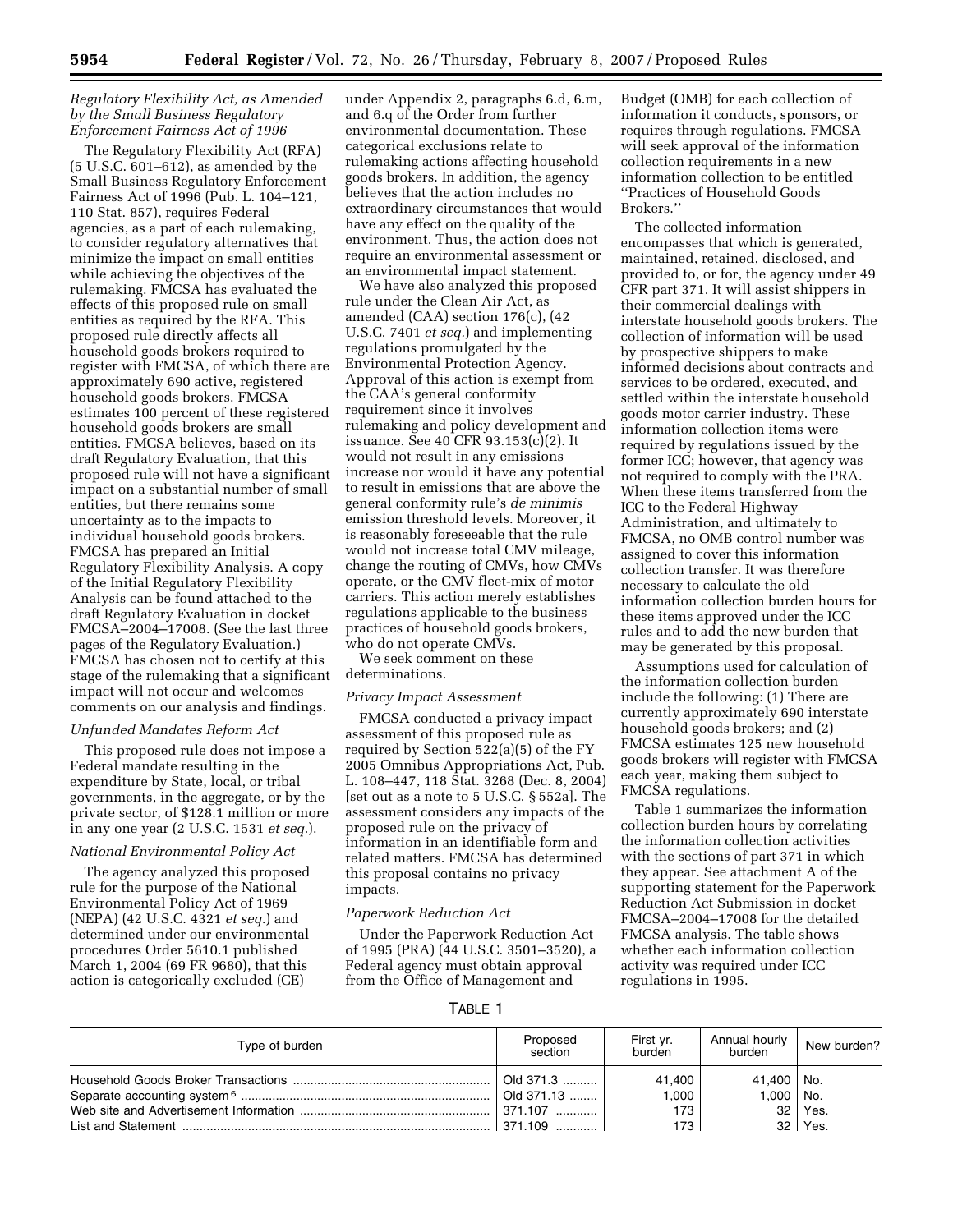| Type of burden                                                                                                                                                  | Proposed<br>section | First yr.<br>burden | Annual hourly<br>burden | New burden? |  |  |
|-----------------------------------------------------------------------------------------------------------------------------------------------------------------|---------------------|---------------------|-------------------------|-------------|--|--|
| Adding Hyperlinks on Household Goods Broker Web site to FMCSA Book-<br>let Information "Ready to Move" and "Your Rights and Responsibilities<br>When You Move". | $371.111(a)(1)$     | 311                 | 57                      | Yes.        |  |  |
|                                                                                                                                                                 | $371.111(a)(2)$     | 1,250               | 1.250                   | Yes.        |  |  |
| Distribute Household Goods Motor Carrier's Booklets                                                                                                             | $371.111(a)(3)$     | 1,250               | 1,250                   | Yes.        |  |  |
|                                                                                                                                                                 | $371.111(b)$ &(c)   | 29,140              | 29,140                  | Yes.        |  |  |
| Travel to location within 50 air miles of broker and physically survey<br>household goods.                                                                      | $371.113$           | 37,500              | 37,500                  | Yes.        |  |  |
|                                                                                                                                                                 | $371.115$           | 13,800              | 2,500                   | Yes.        |  |  |
|                                                                                                                                                                 | $371.117(a)$        | 173                 | 32                      | Yes.        |  |  |
|                                                                                                                                                                 | $371.117(b)$        | 250                 | 250                     | Yes.        |  |  |
|                                                                                                                                                                 | $371.119$           | 1,400               | 1,400                   | Yes.        |  |  |
|                                                                                                                                                                 |                     | 42,400<br>85,420    | 42,400<br>73,450        |             |  |  |
| Total Burden Hours for This Information Collection                                                                                                              |                     | 127,820             | 115,850                 |             |  |  |

# TABLE 1—Continued

<sup>6</sup> FMCSA believes setting up the first accounting system for a new business is a usual and customary business practice. The PRA regulations at 5 CFR 1320.3(b)(2) allows FMCSA to calculate no burden when the agency demonstrates to OMB that the activity needed to comply with the specific regulation is usual and customary. The supporting statement in the docket demonstrates that setting up and accounting system is a usual and customary practice when starting a new business. FMCSA seeks comment on whether setting up the first accounting system for a new business is a usual and customary business practice.

# *Executive Order 12988 (Civil Justice Reform)*

This rulemaking meets applicable standards in sections 3(a) and 3(b)(2) of Executive Order 12988, entitled ''Civil Justice Reform,'' to minimize litigation, eliminate ambiguity, and reduce burden.

# *Executive Order 13045 (Protection of Children)*

FMCSA has analyzed this proposal under Executive Order 13045, entitled ''Protection of Children from Environmental Health Risks and Safety Risks.'' The agency does not believe this proposed rulemaking would be economically significant, nor does it concern an environmental risk to health or safety that may disproportionately affect children.

## *Executive Order 12630 (Taking of Private Property)*

This proposed rule would not effect a taking of private property or otherwise have taking implications under Executive Order 12630, entitled ''Governmental Actions and Interference with Constitutionally Protected Property Rights.''

### *Executive Order 13132 (Federalism)*

This proposed action has been analyzed in accordance with the principles and criteria contained in Executive Order 13132. The FMCSA has determined that this rulemaking would not have a substantial direct effect on States, nor would it limit the policymaking discretion of the States.

#### *Executive Order 13211 (Energy Effects)*

FMCSA has analyzed this proposed action under Executive Order 13211, entitled ''Actions Concerning Regulations That Significantly Affect Energy Supply, Distribution, or Use.'' The agency has determined that it is not a ''significant energy action'' under that order because it does not appear to be economically significant (i.e., a cost of more than \$100 million in a single year) based upon analyses performed at this stage of the rulemaking process, and is not likely to have a significant adverse effect on the supply, distribution, or use of energy.

## *Executive Order 12372 (Intergovernmental Review)*

The regulations implementing Executive Order 12372 regarding intergovernmental consultation on Federal programs and activities do not apply to this program.

#### **List of Subjects**

### *49 CFR Part 371*

Brokers, Motor carriers, Reporting and recordkeeping requirements.

# *49 CFR Part 375*

Advertising, Arbitration, Consumer protection, Freight, Highways and roads, Insurance, Motor carriers, Moving of household goods, Reporting and recordkeeping requirements.

### *49 CFR Part 386*

Administrative practice and procedure, Brokers, Freight forwarders, Hazardous materials transportation,

Highway safety, Motor carriers, Motor vehicle safety, Penalties.

# *49 CFR Part 387*

Buses, Freight, Freight forwarders, Hazardous materials transportation, Highway safety, Insurance, Intergovernmental relations, Motor carriers, Motor vehicle safety, Moving of household goods, Penalties, Reporting and recordkeeping requirements, Surety bonds.

For the reasons discussed above, FMCSA proposes to amend title 49, Code of Federal Regulations, chapter III, subchapter B, as set forth below:

# **PART 371—BROKERS OF PROPERTY**

1. Revise the authority citation for part 371 to read as follows:

**Authority:** 49 U.S.C. 13301, 13501, and 14122; subtitle B, title IV of Pub. L. 109–59; and 49 CFR 1.73.

2. Amend part 371, by adding a new subpart B to read as follows:

### **Subpart B—Special Rules for Household Goods Brokers**

Sec.

- 371.101 If I operate as a household goods broker in interstate or foreign commerce, must I comply with subpart B of this part?
- 371.103 What are the definitions of terms used in this subpart?
- 371.105 Must I use a motor carrier that has a valid U.S. DOT number and valid operating authority issued by FMCSA to transport household goods in interstate or foreign commerce?
- 371.107 What information must I display in my advertisements and Internet web homepage?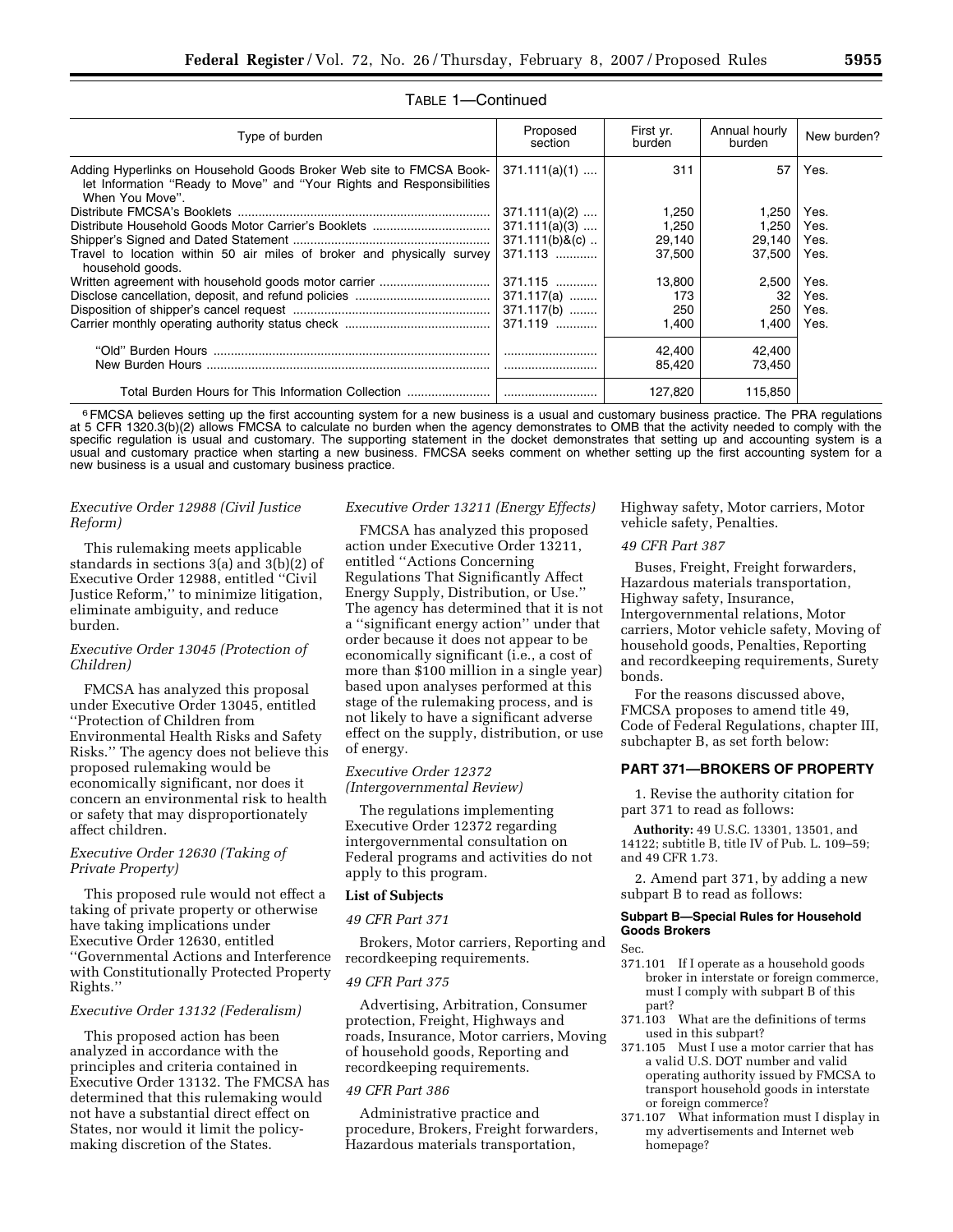- 371.109 Must I inform individual shippers which motor carriers I use?
- 371.111 Must I provide individual shippers with Federal consumer protection information?
- 371.113 May I provide individual shippers with a written estimate?
- 371.115 Must I maintain agreements with motor carriers before providing written estimates on behalf of these carriers?
- 371.117 Must I provide individual shippers with my policies for canceling a shipment?
- 371.119 What must I do before I arrange with a motor carrier to transport household goods in interstate or foreign commerce?
- 371.121 What penalties may FMCSA impose for violations of this part?

### **Subpart B—Special Rules for Household Goods Brokers**

### **§ 371.101 If I operate as a household goods broker in interstate or foreign commerce, must I comply with subpart B of this part?**

Yes, you must comply with all regulations in this subpart if you operate as a household goods broker in interstate or foreign commerce.

### **§ 371.103 What are the definitions of terms used in this subpart?**

*Household goods* has the same meaning as the term is defined in § 375.103 of this subchapter.

*Household goods broker* means a person, other than a motor carrier or an employee or bona fide agent of a motor carrier, that as a principal or agent sells, offers for sale, negotiates for, or holds itself out by solicitation, advertisement, or otherwise as selling, providing, or arranging for, transportation of household goods by motor carrier for compensation.

*Individual shipper* has the same meaning as the term is defined in § 375.103 of this subchapter.

#### **§ 371.105 Must I use a motor carrier that has a valid U.S. DOT number and valid operating authority issued by FMCSA to transport household goods in interstate or foreign commerce?**

You may only act as a household goods broker for a motor carrier that has a valid U.S. DOT number and valid operating authority issued by FMCSA to transport household goods in interstate or foreign commerce.

#### **§ 371.107 What information must I display in my advertisements and Internet web homepage?**

(a) You must prominently display in your advertisements and Internet web homepage(s) the physical location(s) (street or highway address) where you conduct business.

(b) You must prominently display your U.S. DOT registration number(s) and MC license number issued by the FMCSA in your advertisements and Internet web homepage(s).

(c) You must prominently display your status as a household goods broker in your advertisements and Internet web homepage(s).

(d) You must prominently display in your advertisements and Internet web homepage(s) that you will not transport an individual shipper's household goods, but that you will arrange for the transportation of the household goods by an FMCSA-authorized household goods motor carrier, whose charges will be determined by its published tariff.

## **§ 371.109 Must I inform individual shippers which motor carriers I use?**

(a) You must provide to each potential individual shipper who contacts you a list of all authorized household goods motor carriers you use, including their U.S. DOT registration number(s) and MC license numbers.

(b) You must provide to each potential individual shipper who contacts you a statement stating you are not a motor carrier authorized by the Federal Government to transport the individual shipper's household goods, and you are only arranging for an authorized household goods motor carrier to perform the transportation services and, if applicable, additional services.

#### **§ 371.111 Must I provide individual shippers with Federal consumer protection information?**

(a) You must provide potential individual shippers with Federal consumer protection information by one of the following three methods:

(1) Provide a hyperlink on your Internet web home page to the FMCSA Web page containing the information in FMCSA's publications ''Ready to Move?—Tips for a Successful Interstate Move'' and ''Your Rights and Responsibilities When You Move.''

(2) Distribute to each shipper and potential shipper at the time you provide an estimate, copies of FMCSA's publications ''Ready to Move?—Tips for a Successful Interstate Move'' and ''Your Rights and Responsibilities When You Move."

(3) Distribute to each shipper and potential shipper at the time you provide an estimate, copies of ''Ready to Move?—Tips for a Successful Interstate Move'' and ''Your Rights and Responsibilities When You Move'' as modified and produced by the authorized, lawful motor carrier you intend to provide the shipment to under your written agreement required by § 371.115.

(b) You must obtain a signed, dated electronic or paper receipt showing the individual shipper has received both booklets.

(c) You must maintain the signed receipt required by paragraph (b) of this section for three years from the date the individual shipper signs the receipt.

### **§ 371.113 May I provide individual shippers with a written estimate?**

(a) You may provide each individual shipper with an estimate of transportation and accessorial charges. If you provide an estimate, it must be in writing and must be based on a physical survey of the household goods if the household goods are located within a 50 air-mile radius of your or your agent's location. The estimate must be prepared in accordance with a signed, written agreement, as specified in § 371.115 of this subpart.

(b) You must base your estimate upon the published tariffs of the authorized motor carrier who will transport the shipper's household goods.

(c) A shipper may elect to waive the physical survey required in paragraph (a) of this section by written agreement signed by the shipper before the shipment is loaded. A copy of the waiver agreement must be retained as an addendum to the bill of lading and is subject to the same record inspection and preservation requirements as are applicable to bills of lading.

(d) You must keep the records required by this section for three years following the date you provide the written estimate for an individual shipper who accepts the estimate and has you procure the transportation.

#### **§ 371.115 Must I maintain agreements with motor carriers before providing written estimates on behalf of these carriers?**

(a) In order to provide estimates of charges for the transportation of household goods, you must do so in accordance with the written agreement required by § 375.409 of this subchapter. Your written agreement with the motor carrier(s) must include the following items:

(1) Your broker name as shown on your FMCSA registration, your physical address, and your U.S. DOT registration number or MC license number;

(2) The authorized motor carrier's name as shown on its FMCSA registration, its physical address, and its U.S. DOT registration number and MC license number;

(3) A concise, easy to understand statement that your written estimate or quote to the individual shipper:

(i) Will be exclusively on behalf of the authorized household goods motor carrier;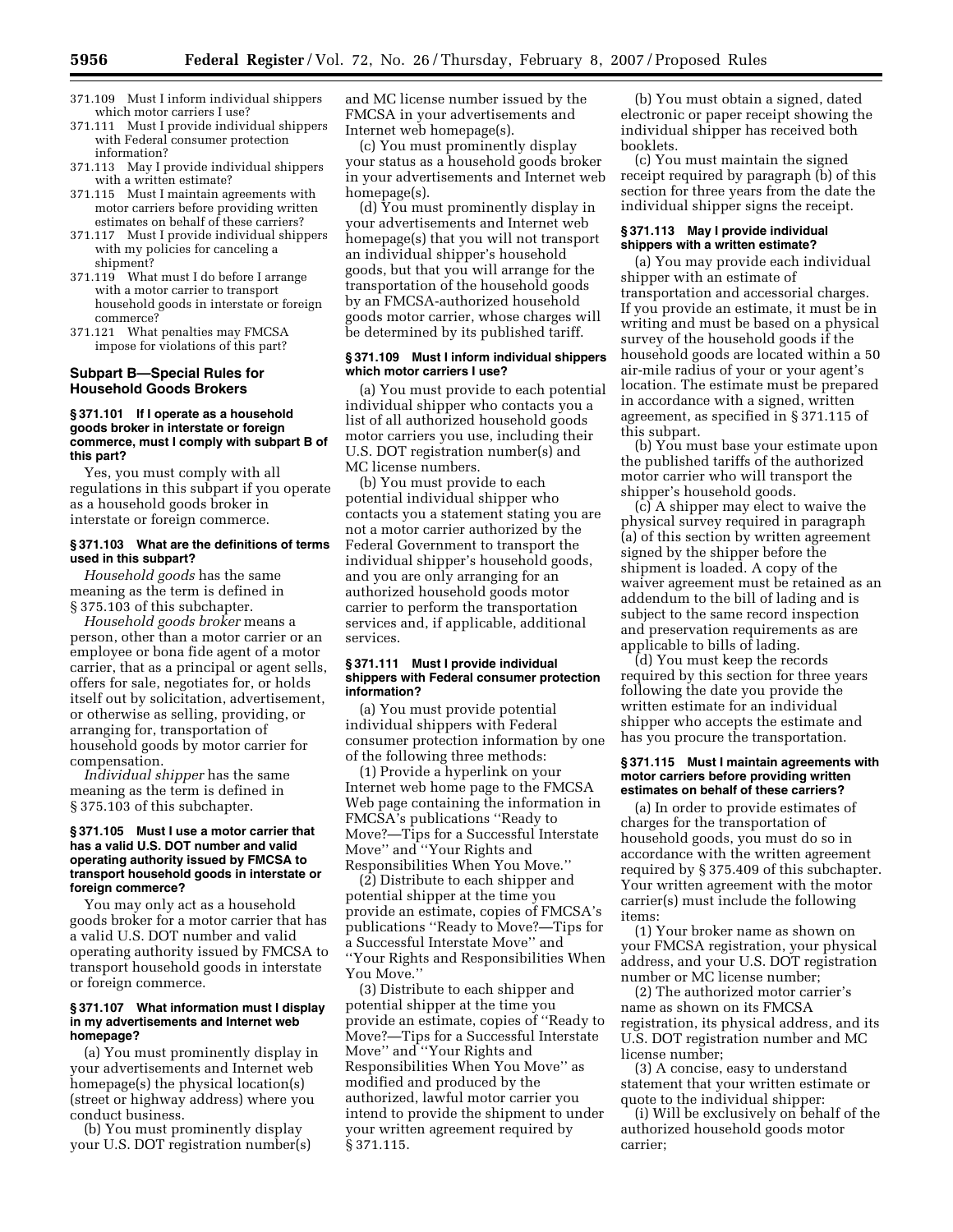(ii) Will be based on the authorized household goods motor carrier's published tariff; and

(iii) Will serve as the authorized household goods motor carrier's estimate for purposes of complying with the requirements of part 375 of this chapter, including the requirement that the authorized household goods motor carrier relinquish possession of the shipment upon payment of no more than 110 percent of the estimate at the time of delivery;

(4) Your owner's, corporate officer's, or corporate director's signature lawfully representing your household goods broker operation and the date;

(5) The signature of the authorized household goods motor carrier's owner, corporate officer, or corporate director lawfully representing the household goods motor carrier's operation and the date; and

(6) A notary public's signature, date, and seal notarizing and attesting to the validity of the signatures on the agreement between the household goods broker and household goods motor carrier.

(b) The signed written agreement required by this section is public information and you must produce it for review upon reasonable request by a member of the public.

(c) You must keep copies of the agreements required by this section for as long as you provide estimates or quotes on behalf of the authorized household goods motor carrier and for three years thereafter.

### **§ 371.117 Must I provide individual shippers with my policies for canceling a shipment?**

(a) You must disclose prominently on your Internet Web site and in your agreements with prospective shippers your cancellation policy, deposit policy, and policy for refunding deposited funds in the event the shipper cancels an order for service before the date an authorized household goods motor carrier has been scheduled to pick up the shipper's property.

(b) You must maintain records showing each individual shipper's request to cancel a shipment and the disposition of each request for a period of three years after the date of a shipper's cancellation request. If you refunded a deposit, your records must include:

(1) Proof that the individual shipper cashed or deposited the check or money order, if the financial institution provides documentary evidence; or

(2) Proof that you delivered the refund check or money order to the individual shipper.

#### **§ 371.119 What must I do before I arrange with a motor carrier to transport household goods in interstate or foreign commerce?**

(a) Using the FMCSA's database systems, you must verify and document each month that household goods motor carriers with whom you arrange transportation have an active U.S. DOT registration number, active for-hire operating authority from FMCSA to transport household goods in interstate or foreign commerce, and that the household goods motor carrier has evidence of the necessary insurance coverage on file with FMCSA.

(b) You must maintain the verification documents in paragraph (a) of this section for three years from the date you arrange for a shipment on behalf of an individual shipper by a household goods motor carrier.

### **§ 371.121 What penalties may FMCSA impose for violations of this part?**

The penalty provisions of 49 U.S.C. Chapter 149, *Civil and Criminal Penalties* apply to this subpart. These penalties do not overlap. Notwithstanding these civil penalties, nothing in this section deprives an individual shipper of any remedy or right of action under existing law.

# **PART 375—TRANSPORTATION OF HOUSEHOLD GOODS IN INTERSTATE COMMERCE; CONSUMER PROTECTION REGULATIONS**

3. Revise the authority citation for part 375 to read as follows:

**Authority:** 5 U.S.C. 553; 49 U.S.C. 13301, 13704, 13707, 14104, 14706; subtitle B, title IV of Pub. L. 109–59; and 49 CFR 1.73.

4. Revise § 375.409 to read as follows:

### **§ 375.409 May household goods brokers provide estimates?**

(a) Household goods brokers may provide estimates provided there is a written agreement between the broker and you, the motor carrier, adopting the broker's estimate as your own estimate. If you, the motor carrier, make such an agreement with a household goods broker, you must ensure compliance with all requirements of this part pertaining to estimates, including the requirement that you must relinquish possession of the shipment if the shipper pays you no more than 110 percent of a non-binding estimate at the time of delivery.

(b) Your written agreement with the household goods broker(s) must include the items required in § 371.115(a) of this subchapter.

# **PART 386—RULES OF PRACTICE FOR MOTOR CARRIER, BROKER, FREIGHT FORWARDER, AND HAZARDOUS MATERIALS PROCEEDINGS**

5. Revise the authority citation for part 386 to read as follows:

**Authority:** 49 U.S.C. 113, chapters 5, 51, 59, 131–141, 145–149, 311, 313, and 315; sec. 206, Pub. L. 106–159, 113 Stat. 1763; subtitle B, title IV of Pub. L. 109–59; and 49 CFR 1.45 and 1.73.

6. Amend appendix B to part 386 by revising the heading and by adding paragraphs (g)(21) and (22) to read as follows:

## **Appendix B to Part 386—Penalty Schedule; Violations and Monetary Penalties**

- \* \* \* \* \*
- (g) \* \* \*

(21) A broker for transportation of household goods who makes an estimate of the cost of transporting any such goods before entering into an agreement with a motor carrier to provide transportation of household goods subject to FMCSA jurisdiction is liable to the United States for a civil penalty of not less than \$10,000 for each violation.

(22) A person who provides transportation of household goods subject to jurisdiction under 49 U.S.C. chapter 135, subchapter I, or provides broker services for such transportation, without being registered under 49 U.S.C. chapter 139 to provide such transportation or services as a motor carrier or broker, as the case may be, is liable to the United States for a civil penalty of not less than \$25,000 for each violation.

# **PART 387—MINIMUM LEVELS OF FINANCIAL RESPONSIBILITY FOR MOTOR CARRIERS**

7. The Authority citation for part 387 continues to read as follows:

**Authority:** 49 U.S.C. 13101, 13301, 13906, 14701, 31138, and 31139; and 49 CFR 1.73.

8. Amend § 387.307 by redesignating paragraph (a) as paragraph (a)(1) and adding new paragraph (a)(2) to read as follows:

### **§ 387.307 Property broker surety bond or trust fund.**

(a)  $Security.$ <br>(1)  $*$   $*$   $*$ 

 $(1) *$ 

(2) A household goods broker must have a surety bond or trust fund in effect for \$25,000. The FMCSA will not issue a household goods broker license until a surety bond or trust fund for the full limits of liability prescribed herein is in effect. The household goods broker license remains valid or effective only as long as a surety bond or trust fund remains in effect and ensures the financial responsibility of the household goods broker.

\* \* \* \* \*